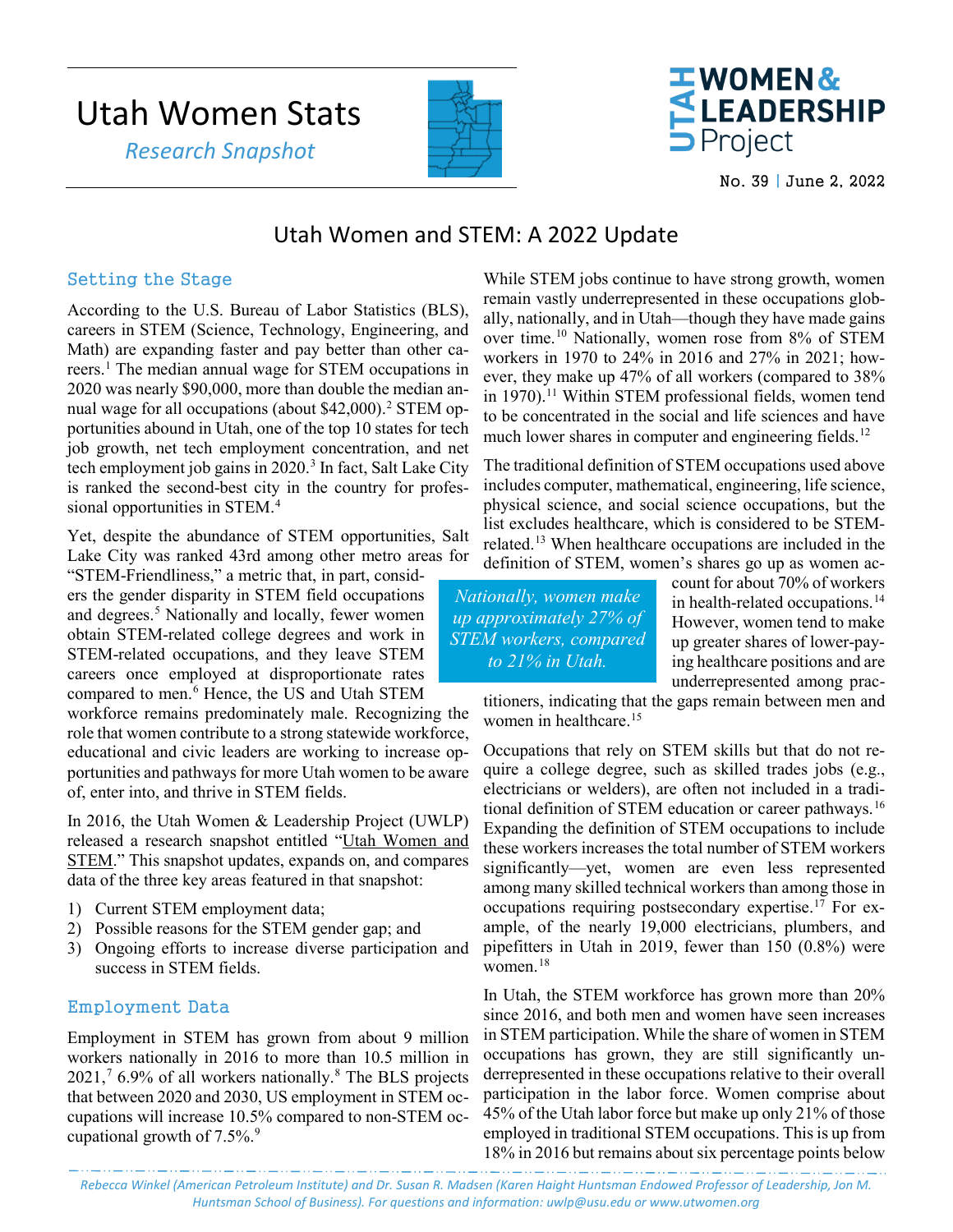the national average.<sup>[19](#page-3-12)</sup> Viewed another way, about  $10.5\%$ of employed men in Utah work in traditional STEM occupations (up from 9.6% in 2016), which is slightly higher than nationally, where 9.5% of all employed men work in STEM occupations. By contrast, 3.4% of employed women in Utah work in traditional STEM occupations (3.8% na-tionally).<sup>[20](#page-3-13)</sup> This percentage has risen from 2.7% in 2016.<sup>[21](#page-3-14)</sup>

In absolute numbers, more women work in nearly every computer, engineering, and science occupation than reported in our 2016 snapshot. In fact, the number of Utah women working in STEM fields rose about 40% from 2016 to 2019, while the number of Utah women working in non-STEM fields rose 11% over the same period. Yet their shares relative to men in many occupations remain quite low. For example, women account for 9% of Utah engineers (up from 6% in 2016), 17% of software developers and programmers (up from 12%), and 31% of life and physical scientists (down from  $38\%$ ).<sup>[22](#page-3-15)</sup>

The low shares of women, particularly in technology sectors, are concerning in Utah because the tech industry plays such a prominent role in the state's economy. In 2017, tech companies in Utah directly and indirectly supported more than one in seven Utah jobs (15.2%) and over one-sixth of the state GDP  $(17.6\%)$ .<sup>[23](#page-3-16)</sup> Other expanding STEM areas in Utah include the defense, aerospace, and manufacturing sectors.<sup>[24](#page-3-17)</sup> Currently, the top occupations for Utah women are healthcare support (83%), personal care/service (80%), and office/administrative support (72%).<sup>[25](#page-3-18)</sup>

Examining the intersection of race/ethnicity and gender for STEM workers is important. Many people of color tend to be underrepresented in STEM fields, though this can vary considerably by race. For example, while Asian workers make up 3% of all employed Utah workers, they account for 8.2% of all STEM workers. Nearly as many Asian women work in STEM occupations as Asian men (4,300 vs. 5,170). Hispanic workers, however, are significantly underrepresented in STEM occupations in the state. While Hispanic workers make up 14% of all Utah employees, they account for 6.5% of all STEM workers. Only 2% of employed Hispanic women work in STEM occupations (compared with 3.4% for all employed women in Utah). This is similar for Black, American Indian, Native Hawai-ian, and other Pacific Islander women in Utah.<sup>[26](#page-3-19)</sup>

Low participation rates are troubling, particularly as STEM jobs tend to have higher average salaries, and women are already financially disadvantaged, given the large gender wage gap in Utah.[27](#page-3-20) This is true both across and within the STEM workforce. For example, the estimated median tech salary in Utah is \$77,492, which is almost double the \$39,061 annual median salary of women.<sup>[28](#page-3-21)</sup> Within STEM occupations, the Pew Research Center reported that the median earnings of women were \$66,200 in 2019, which is around 74% of men's median earnings  $(\$90,000).^{29}$ 

#### Possible Reasons for the Gender Gap

The gender gap in STEM occupations has many possible contributing factors. Differences between men and women in STEM education fields persist worldwide and begin as early as elementary school.<sup>[30](#page-3-23)</sup> Although most young children have similar capabilities in math and science, many girls lose confidence in math by third grade.<sup>[31](#page-3-24)</sup> By the time students enter college, men dominate the STEM majors, particularly math-intensive fields such as physics, engi-

*Although most young children have similar capabilities in math and science, many girls lose confidence in math by third grade.*

neering, and computer science. In fact, men outnumber women almost four to one in STEM majors.<sup>[32](#page-3-25)</sup> Collectively, women in the US earn 57% of bachelor's degrees, 61% of master's

degrees, and 54% of doctoral degrees across all fields. In STEM fields, however, women's share of these degrees is 37%, 36%, and 34%, respectively.[33](#page-3-26) Women of color tend be especially underrepresented in STEM education fields, with Black and Hispanic women, "the two largest populations of underrepresented minorities," having "among the lowest participation rate in STEM education and careers."<sup>[34](#page-3-27)</sup>

While the overall number of Utah women in STEM fields has increased (for example, in biological/biomedical, physical science, and engineering fields), women in Utah have yet to reach parity in STEM education fields; the number of Utah women earning STEM degrees remains considera-bly lower than men in all STEM categories.<sup>[35](#page-3-28)</sup> Additionally, even if women complete an education or skills training in STEM fields, they may not enter into STEM occupations. The RAND Corporation found that only 30% of women with STEM bachelor's degrees end up in STEM jobs, compared to 49% of men with STEM degrees who work in those jobs. Further, "men with a non-STEM bachelor's degree are about as likely to work in a STEM occupation as women with a STEM bachelor's degree."<sup>[36](#page-3-29)</sup>

Cultural gender norms and attitudes that delineate many STEM fields and occupations as masculine may be one reason that women remain underrepresented in both STEM degree fields and the STEM workforce.<sup>[37](#page-3-30)</sup> Gender stereotypes about women's abilities impact girls' and women's own internal biases, undermining their confidence in technical subjects and discouraging them from pursuing STEM jobs.<sup>[38](#page-3-31)</sup> This is especially problematic for girls and women of color.[39](#page-3-32) These socialized attitudes can also lead to bias in educators, colleagues, or superiors at work, who may, either openly or tacitly, underestimate the abilities of or dis-criminate against female students, peers, or subordinates.<sup>[40](#page-3-33)</sup>

In STEM workplaces, women often feel isolated by limited access to female peers, role models, and mentors.<sup>[41](#page-3-34)</sup> This may be one reason that women leave STEM careers at disproportionately higher rates than men, particularly those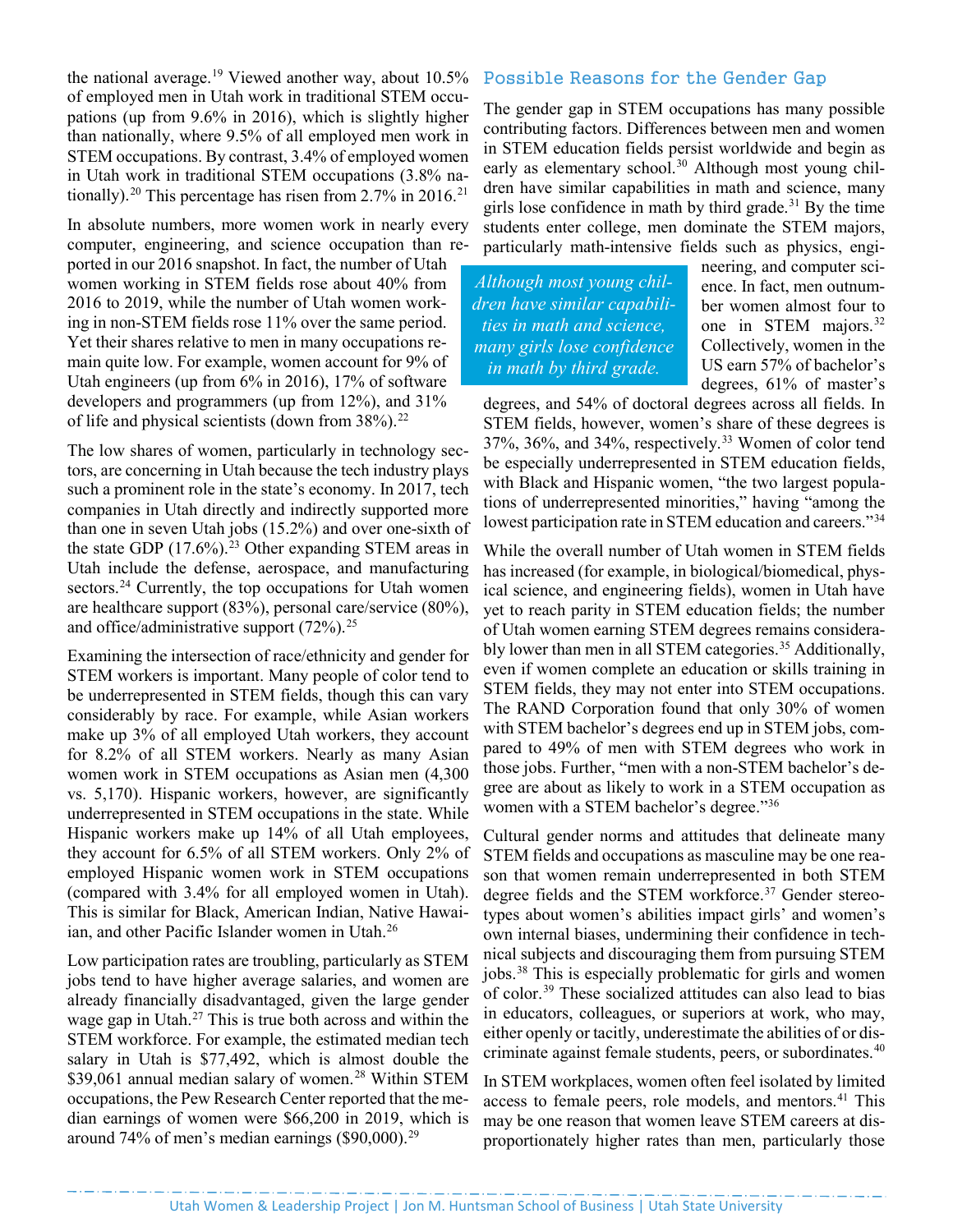who are working parents.<sup>42</sup> And, while the unemployment rate of STEM workers is lower than that of non-STEM workers, women in STEM experience higher unemployment than men in STEM careers. [43](#page-3-36) Thus, employers, policy makers, and other stakeholders need to focus efforts on recruiting and retaining female employees.

### Efforts to Increase Participation

Promoting a strong female STEM workforce in Utah requires effort from multiple stakeholders, including education providers, policy makers, and businesses. In order to ensure the sufficient local supply of qualified employees to fill future STEM jobs, Utah stakeholders must continue to increase efforts in promoting STEM fields (and specifically women in STEM) at all levels, including K-12, higher education, and professional employment.

Currently, the STEM Action Center offers a dedicated [Girls in STEM](https://stem.utah.gov/students/girls-women-in-stem/) webpage that features links to girls coding clubs and camps, as well as scholarship opportunities. Likewise, many institutions in the Utah System of Higher Education organize K–12 girls-only STEM summer camps to encourage higher participation in STEM fields. In addition to university outreach programs aimed at K–12 students, the major universities and colleges in the state offer numerous programs for postsecondary female students in STEM. These groups provide mentoring, networking, competitions, community outreach, training, and other support. Interested female students at any postsecondary institution in Utah should consult STEM departments in order to locate and participate in these programs.

Finally, at the professional level, various statewide associations for women, including [Tech-Moms](https://www.tech-moms.org/) and the [Women](https://www.womentechcouncil.com/)  [Tech Council,](https://www.womentechcouncil.com/) offer visibility (such a[s SheTech](https://shetechexplorer.com/) and th[e An](https://www.womentechcouncil.com/awards/)[nual Women Tech Awards\)](https://www.womentechcouncil.com/awards/), networking, and mentoring on various issues of personal and professional growth both for career professionals in the STEM sector as well as women in technology occupations in other industry sectors. In addition to supporting women individually, these entities also advocate for improved corporate culture among STEM

 $\overline{a}$ 

companies and in career paths. Industries and their various pipelines will have to continue to make significant changes to better recruit, develop, and retain women in STEM fields. For more details about these organizations, please refer to the Utah Women & Leadership Project's extensive list of [Utah Women's Networks and Groups,](https://www.usu.edu/uwlp/resources/utah-womens-groups) which includes many associations and chapters for women in STEM. Other organizations seek to support the success of women and girls of color in STEM, such as [Club Ability](https://www.clubability.org/stemeducation/) and the Utah chapter of [Latinas in Tech.](https://latinasintech.org/chapter/utah/) Others ensure their programming for girls includes exposure to STEM fields such as [CurlyMe!](https://curlyme.org/) and [Girls Scouts of Utah.](https://www.gsutah.org/en/events/event-calendar.html)

Some research indicates that these efforts may be moving the needle. For example, researchers at UC Berkeley analyzed Advanced Placement (AP) college-entrance exams in science, technology, engineering, and math (STEM) and found that "among African American students, AP STEM exams taken by women represented the overwhelming majority over men. Among Latinx students, the number of men and women was roughly equal.["44](#page-3-37) While these trends are encouraging, there remains plenty of work to do.

#### Conclusion

Increasing the number of women in STEM degrees and occupations will result in educational, societal, and economic benefits in Utah and around the globe.<sup>[45](#page-3-38)</sup> Mirroring national trends, the growing number of employment opportunities in Utah's STEM sector requires both more STEM talent overall and more equitable gender representation. Accordingly, Utah needs significant investment into efforts that encourage and mentor Utah girls and young women to pursue STEM education and careers, and industries must continue to improve the corporate climate to attract and retain women in STEM fields. This includes family-friendly policies that support working parents with flexible schedules, paid leave, and remote work opportunities. Successful efforts to increase female participation in STEM fields will strengthen all of Utah.

[https://www.bls.gov/cps/cps\\_aa2016.htm;](https://www.bls.gov/cps/cps_aa2016.htm) BLS. (2022, January). *Table 11: Employed persons by detailed occupation, sex, race, and Hispanic or Latino ethnicity*[. https://www.bls.gov/cps/cpsaat11.htm](https://www.bls.gov/cps/cpsaat11.htm)

والمتواطن والمتوارد المتوارد المتوارد المتوارد المتوارد المتوارد المتوارد المتوارد المتوارد المتوارد المتوارد المتوا *Rebecca Winkel (American Petroleum Institute) and Dr. Susan R. Madsen (Karen Haight Huntsman Endowed Professor of Leadership, Jon M. Huntsman School of Business). For questions and information: uwlp@usu.edu or www.utwomen.org*

<span id="page-2-0"></span><sup>&</sup>lt;sup>1</sup> United States Bureau of Labor Statistics (BLS). (2021, September). *Table 1.11: Employment in STEM occupations, 2020 and projected 2030.* https://www.bls.gov/emp/tables/stem-employment.htm

<span id="page-2-1"></span><sup>2</sup> BLS. (2021, September).

<span id="page-2-2"></span><sup>3</sup> The Computing Technology Industry Association (CompTIA). (2021, March). *State of the tech workforce.* [https://www.cyber](https://www.cyberstates.org/pdf/CompTIA_Cyberstates_2022.pdf)[states.org/pdf/CompTIA\\_Cyberstates\\_2022.pdf](https://www.cyberstates.org/pdf/CompTIA_Cyberstates_2022.pdf)

<span id="page-2-3"></span><sup>4</sup>McCann, A. (2022, January). *2022's best & worst metro areas for STEM professionals.* [https://wallethub.com/edu/best-worst-metro-ar](https://wallethub.com/edu/best-worst-metro-areas-for-stem-professionals/9200)[eas-for-stem-professionals/9200;](https://wallethub.com/edu/best-worst-metro-areas-for-stem-professionals/9200) Logan, G. et al. (2021, October). 2021 STEM job growth index. *RCLCO*. https://www.rclco.com/publication/2021-stem-job-growth-index/

<span id="page-2-4"></span><sup>5</sup> McCann, A. (2022).

<span id="page-2-5"></span><sup>6</sup> Fry, R., Kennedy, B., & Funk, C. (2021, April). *STEM jobs see uneven progress in increasing gender, racial and ethnic diversity*. Pew Research Center. [https://www.pewresearch.org/science/2021/04/01/stem](https://www.pewresearch.org/science/2021/04/01/stem-jobs-see-uneven-progress-in-increasing-gender-racial-and-ethnic-diversity/)[jobs-see-uneven-progress-in-increasing-gender-racial-and-ethnic-](https://www.pewresearch.org/science/2021/04/01/stem-jobs-see-uneven-progress-in-increasing-gender-racial-and-ethnic-diversity/)

[diversity/;](https://www.pewresearch.org/science/2021/04/01/stem-jobs-see-uneven-progress-in-increasing-gender-racial-and-ethnic-diversity/) National Academies of Sciences, Engineering, and Medicine. (2016). *Developing a national STEM workforce strategy: A workshop summary.* [https://doi.org/10.17226/21900;](https://doi.org/10.17226/21900) Stych, A. (2019, February). *More than 40 percent of women leave STEM jobs after starting families.* https://rb.gy/nqyjdl<br><sup>7</sup> BLS. (2017, February). *Table 11: Employed persons by detailed oc-*

*cupation, sex, race, and Hispanic or Latino ethnicity*.

<sup>8</sup> BLS. (2022, January). *Table 11.*

<https://www.bls.gov/cps/cpsaat11.htm>

<sup>&</sup>lt;sup>9</sup> BLS. (2021, September).

<sup>10</sup> Lund, S. et al. (2019, July). *The future of work in America: People and places, today and tomorrow*. McKinzey & Company. [https://www.mckinsey.com/featured-insights/future-of-work/the-fu](https://www.mckinsey.com/featured-insights/future-of-work/the-future-of-work-in-america-people-and-places-today-and-tomorrow)[ture-of-work-in-america-people-and-places-today-and-tomorrow;](https://www.mckinsey.com/featured-insights/future-of-work/the-future-of-work-in-america-people-and-places-today-and-tomorrow)